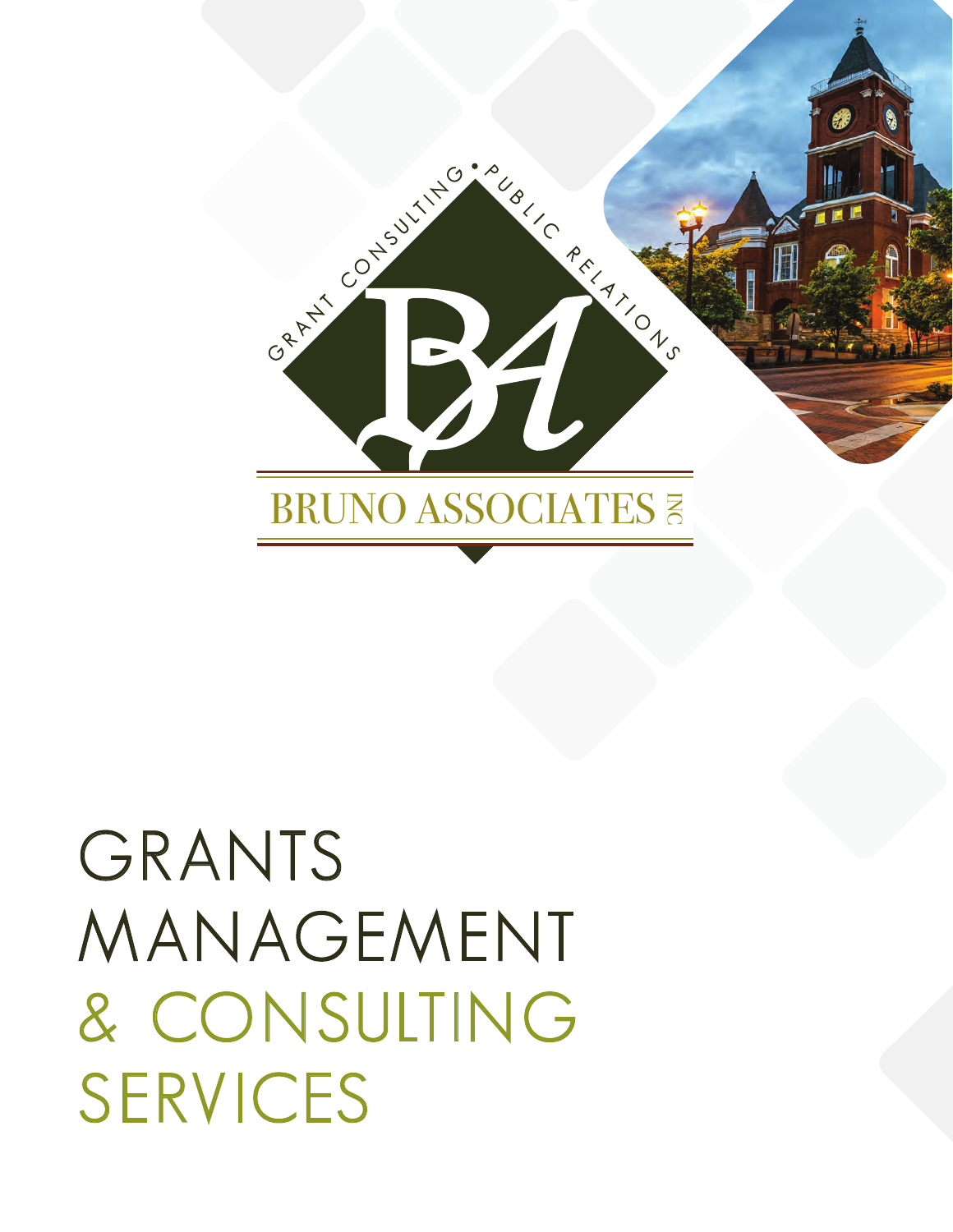## Grants Management & Consulting Services

s state and local government budgets face continued fiscal uncertainties, grants continue to serve as a critical funding source for many local municipalities and non-profit organizations, supporting a variety of programs and research. At the same time, organizations and agencies that provide grants are placing more scrutiny on the use of these funds and demanding greater transparency. In this environment, end-to-end grants management services that simplify the application process, award management, expenditure tracking, and reporting of grant funds are vital to an organization's fiscal well-being.

Focused on the needs of local municipal governments, public school boards and healthcare organizations, Bruno Associates can handle the full scope of grant administration requirements for a wide range of organizations. Our professionals, consisting of researchers, grant writers, accountants, attorneys and project managers, work tirelessly to reduce the number of manual handoffs and integration points, resulting in improved accuracy, visibility, and compliance. Our team provides a central location for maintaining and managing applications, transforming proposal budgets into award budgets, and reporting on awards against proposals and automating the post-award process, including:

- · Managing and capturing grant-related expenditures.
- · Certifying the effort of principal investigators and other key personnel working on a grant.
- · Determining facilities and administration costs with a robust, configuration calculation engine.
- · Analyzing accounting related to grant activity, including revenue recognition and associated journal entries.
- · Ensuring balanced accounting for awards spanning major business units across an organization.
- Reporting to sponsors with the level of detail they require.
- Billing sponsors based on the unique requirements of a particular award.

#### Key service benefits of teaming up with Bruno Associates:

- Extensive research on grant opportunities based on your needs.
- Management of custom developed grants database specific to your needs.
- · Streamlined and coordinated compliance efforts geared towards managing reporting requirements for all funding awards (both state and federal).
- Identification of possible partnerships with other organizations with similar goals and needs.
- · Ability to record grant proposals and awards against proposals and manage the post-award process with a unified process that has been purpose-built to meet the needs of education, government and healthcare organizations.
- · Preparation of all necessary documents and guidelines when required for funding agency standards.
- · Assistance with preparing reimbursement documents and task completion to secure authorization for federal expenditures.
- · Rich multidimensional services that improve visibility into grant activity.
- Improved ability to comply with grantor reporting requirements.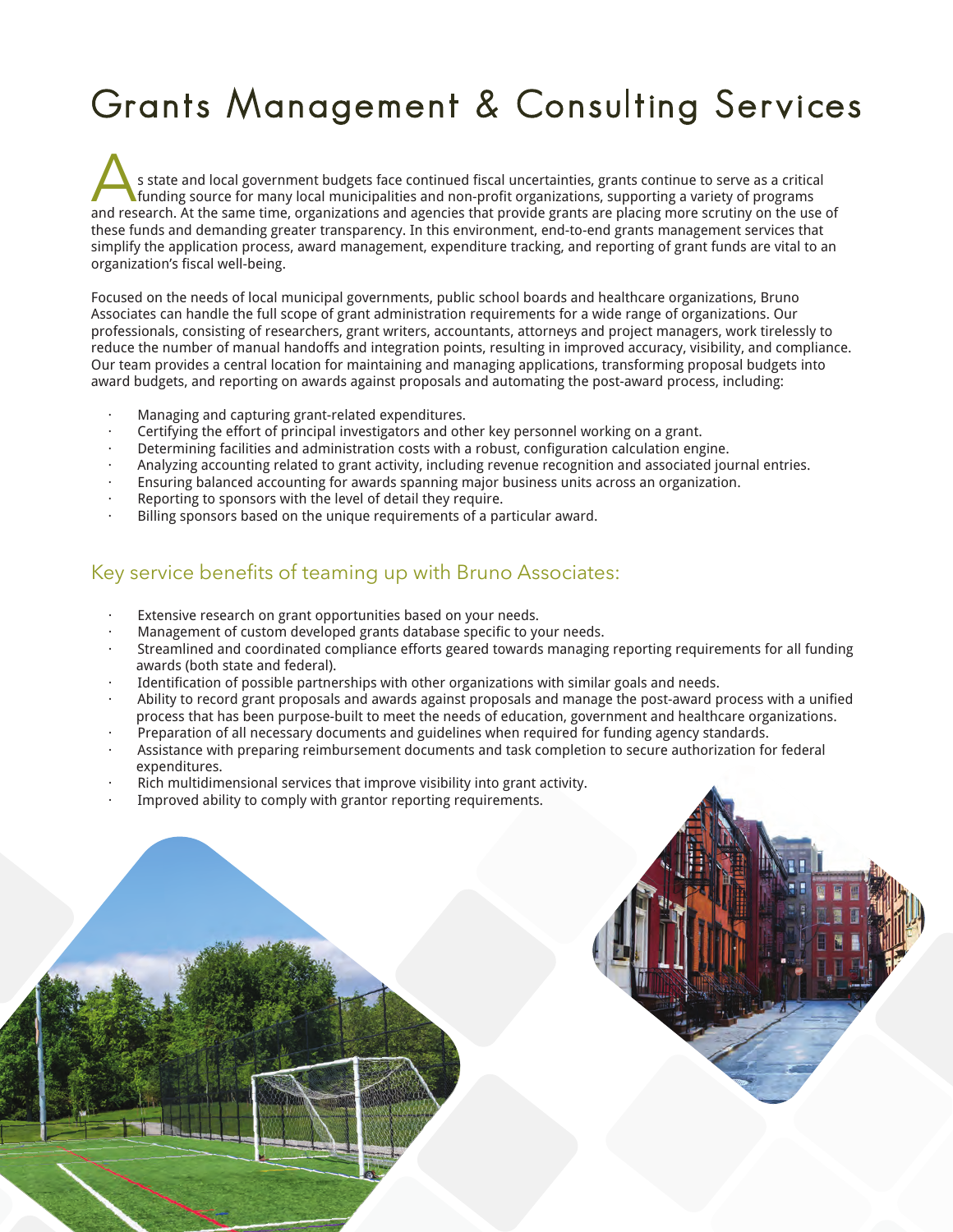#### Purpose-Built for Grants Management

Bruno Associates is different in many ways from other professional grant service companies that are solely focused on pre-award services. Our professionals are keen on working with our clients to capture the subtleties associated with grants that can make the post-award process that much more awarding. With Bruno, grants are treated as separate objects, enabling workstream oriented, multidimensional value generation. Detailed information about the grant is being tracked and managed for you – including the award, award type, sponsor, sponsor type, associated tasks, risks, and facilities and administration information. Bruno Associates' staff also includes Certified Public Accountants with experience in the government, education, nonprofit and healthcare industry who can manage and advise on different types of awards with unique revenue recognition and billing requirements, such as cost-reimbursable and fixed-price awards.

### Unified and Streamlined Application

Bruno Associates' professionals excel in many areas that are involved in securing grant funds. Each of our clients receives a dedicated engagement team that will consist of researchers, grant writers, financial advisors and project management specialists to ensure the grants management process is unified and streamlined. We understand the long list of administrative requirements that go into securing grant funds - from financial information to human resources, Bruno Associates is laser focused on provided end-to-end excellence. We are keen on reducing the number of manual handoffs and integration points to help improve data accuracy and efficiency. We also can assist with complex calculations, such as for facility and administration costs, that need to be recognized and ultimately billed to the sponsor. Our professionals are experienced with establishing rules that govern how costs are calculated, and can work with our clients to modify those rules as necessary.

### Improved Visibility into Grant Activity

With grants comprising a large source of funding for many organizations, improving visibility into this revenue stream is crucial. Our professionals offer rich, multidimensional reporting capabilities to provide organizations with strategic intelligence about their grant activities. Our clients can access detailed information about grant activity such as viewing the grant budget versus actual expenses, comparing grant activity by sponsor, and comparing expense levels across multiple grants.

### Improved Compliance and Control

Complying with reporting regulations for grants is critical for any organization that accepts funds. As an end-to-end solution, Bruno Associates grants management & consulting service effectively manages the pre and post-award process to recognize value and minimize errors. In addition, our staff are available to perform ad hoc inquiries and audit requests to facilitate self-regulatory compliance. Our CPAs and analysts are trained in various audit techniques to ensure that any transactions or changes to a business process are analyzed and managed from a risk perspective, further improving compliance.